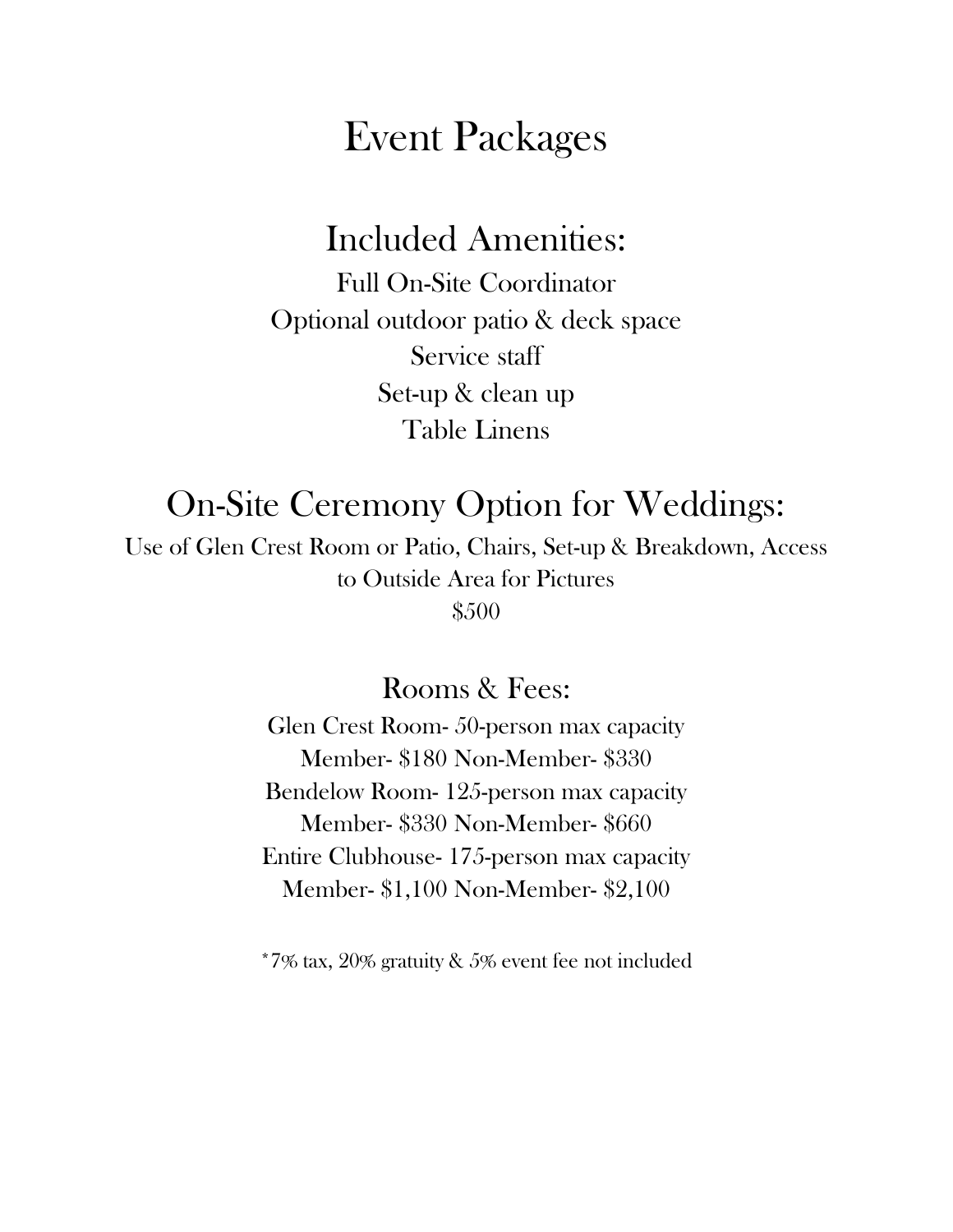# Passed Hors d'oeuvres \*only included with meal purchase Choice of 3

### \$25 per person

- Smoked Salmon Terrine
- Bruschetta in Cucumber Cups
	- Corn Salad with Shrimp
		- Shrimp Cocktail
	- Ceviche on a Tortilla Chip
		- Caprese Picks
	- Watermelon & Feta Bites
		- Gazpacho Shooters
	- Bacon Wrapped Dates
		- Burger Sliders
- Vegetarian Mushroom Stuffed Caps
	- Spinach Spanakopita Purses
		- Chicken Wings
			- Meatballs
		- Loaded Potato Puff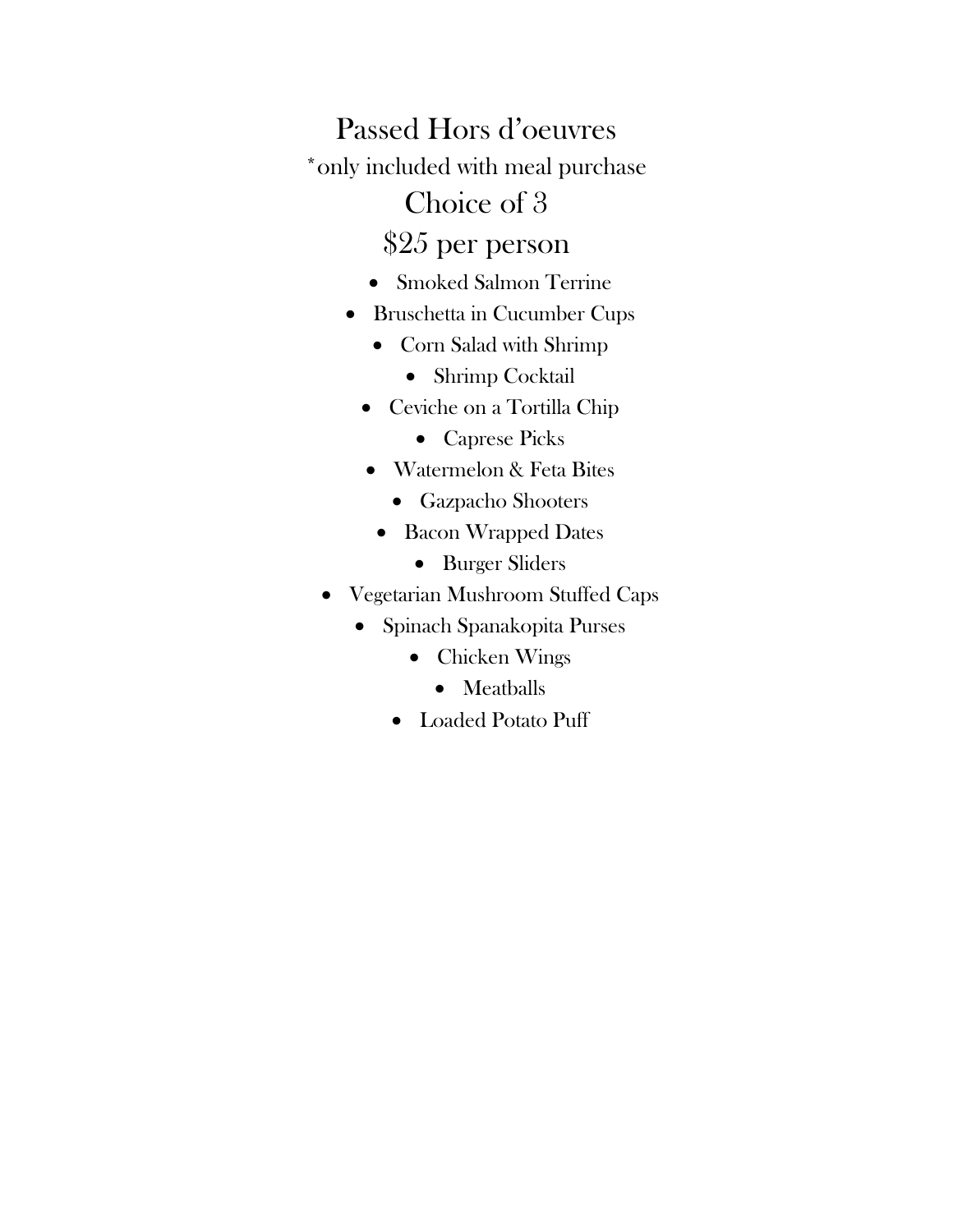### Plated Dinner Options Include:

House or Caesar Salad & Fresh Bread

# Entrée Selections: Choose 3

\*Must pre-order

- Sous Vide Airline Chicken served with blue cheese stuffed potato, asparagus, herb beurre blanc \$30
	- Cog Au Vin- braised chicken served with lardons, mushrooms, carrots, onions, burgundy wine & whipped potatoes \$30
- Pan Seared Atlantic Salmon served with carrots, sugar snap peas, asparagus, citrus beurre blanc \$32
- Pan Seared Rainbow Trout served with heirloom tomato butter sauce, green bean almondine \$28
	- 24hr Brined 10oz Pork Chop served with heirloom tomato coulis & summer succotash \$32
		- 6oz American Wagyu Sirloin served with demi-glace, enokitake mushrooms, potato puree \$33
		- Pan Seared Halibut served with summer vegetable succotash, cipollini onion sauce \$50
	- 16oz Short Rib served with collard green, potato puree, horseradish, breadcrumbs, jus \$38
- Slow Roasted Duck Breast served with blueberry gastrique, Brussel sprouts \$38
	- Rack of Lamb served with bulgur wheat, broccoli salad, harissa mint crème fraiche \$50
- Pan Roasted Scallops served with asparagus puree, mushrooms, tomato \$50
	- NY Strip Steak served with cipollini onion, mushroom, demi-glace \$40
- Beef Tenderloin Medallion "Oscar Style" served with crab meat, asparagus,

hollandaise, whipped potatoes \$44

\*Vegetarian Options Available Upon Request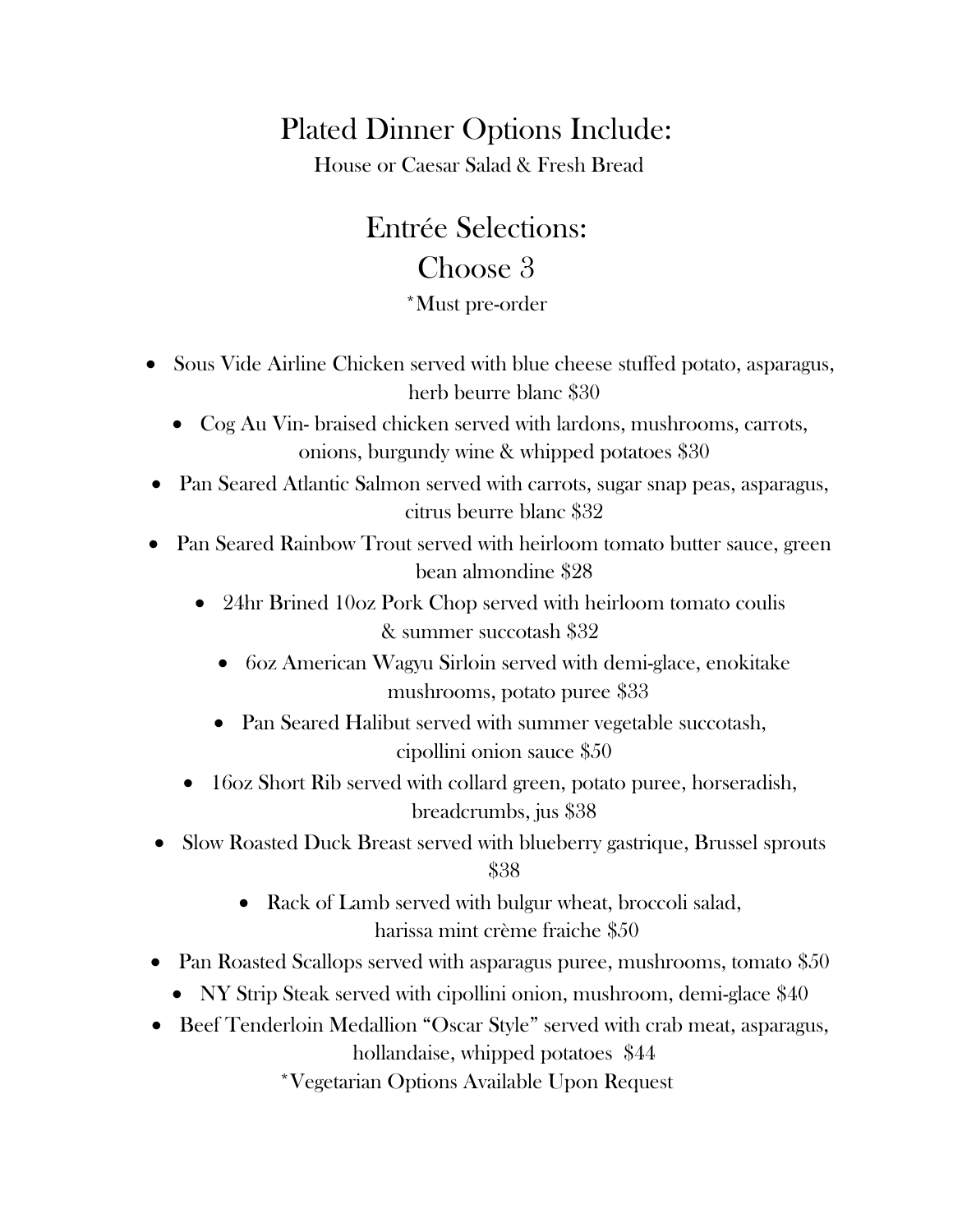### Buffet Options: Salads: Choose from House or Caesar & Fresh Bread

Option 1: Make one selection from each section of our buffet menu \$45 per person Option 2: Make two selections from each section of our buffet menu \$65 per person

#### Starch:

- Baked Potato/Twice baked
	- Whipped Potatoes
	- Au Gratin Potatoes
	- Roasted Potatoes
	- Red Bliss Potatoes
		- Rice
		- Risotto
	- Pasta with Marinara
		- Ravioli

### Vegetables:

- Asparagus
- Summer Vegetable Medley
- Green Beans with Almonds
	- Roasted Mushrooms
- Roasted Cauliflower & Broccoli
	- Brussel Sprouts with Bacon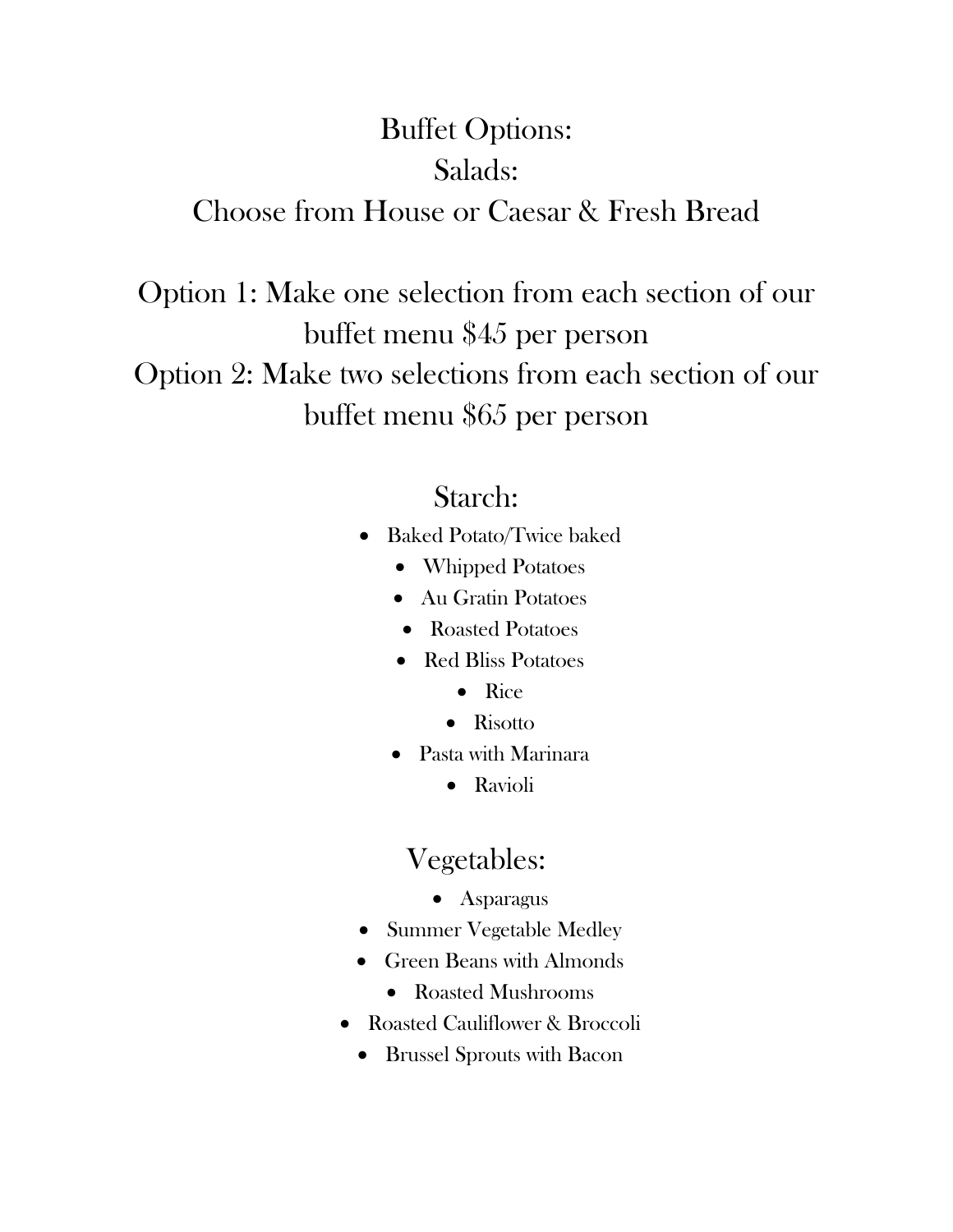#### Entrees:

- Pan Seared Salmon with tomato butter sauce
	- Airline Chicken with pesto sauce
- Grilled Pork Chop with roasted tomato coulis
- Grilled Peri Peri Chicken with citrus butter sauce
	- Baked Cod with classic romesco sauce
- Chicken Parmesan with mozzarella & marinara
	- Brined Pork Loin with honey mustard sauce
		- 6 oz Sirloin with bordelaise sauce

### Additional Carving Station Add-on:

Ham +\$6 per person Brined Turkey +\$6 per person Brined Pork Loin +\$8 per person Roasted Whole NY Strip +\$14 per person Prime Rib +\$20 per person Beef Tenderloin +\$30 per person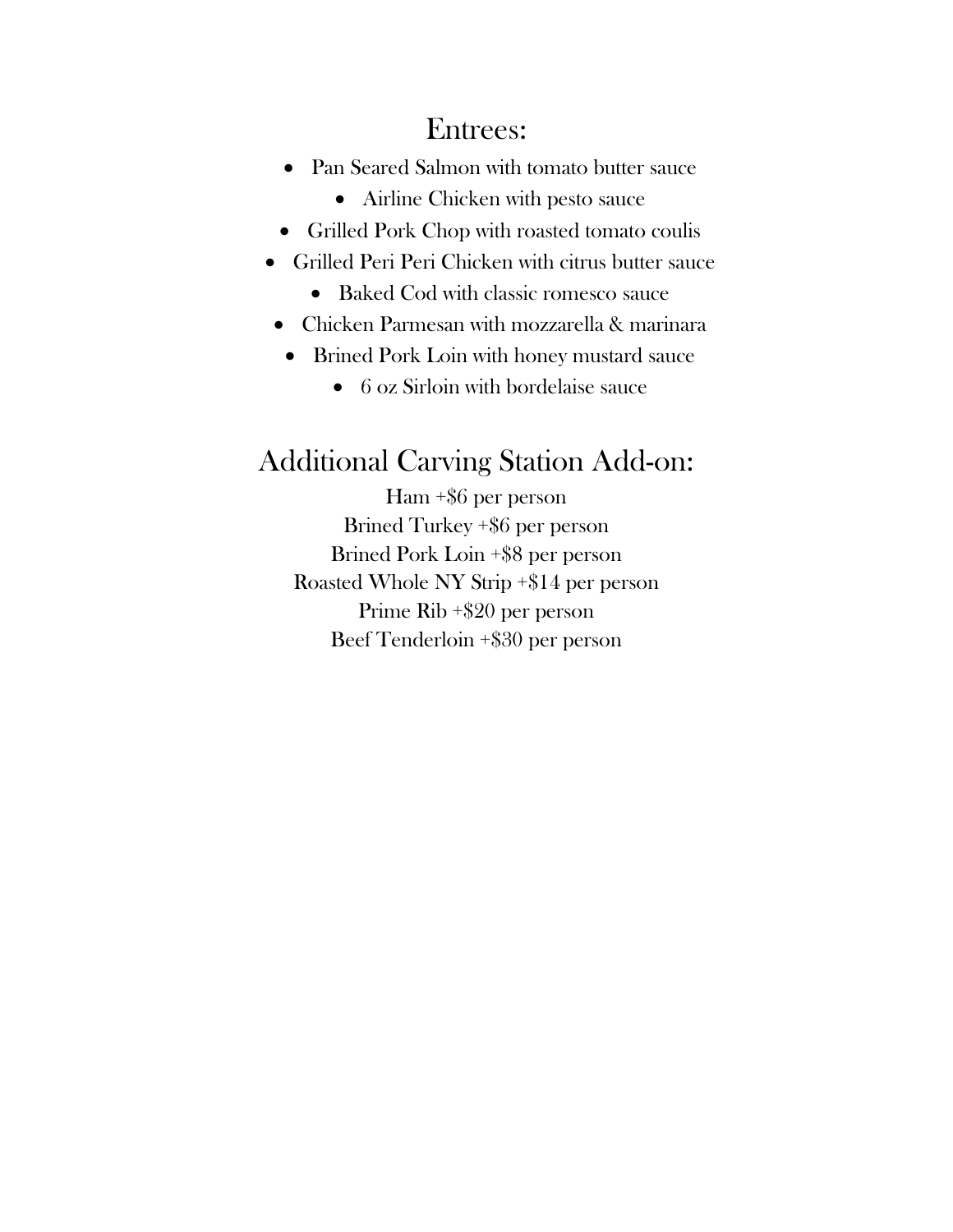Brunch Buffet Options: Coffee & Iced Tea Included Add soda +\$6 per person

Option 1: Make four selections off our buffet menu \$23 per person \*Also available plated Option 2: Make six selections off our buffet menu \$35 per person

#### Choose from:

- Scrambled Eggs
- Eggs Benedict
- Breakfast Potatoes
	- Hash Browns
- Corned Beef & Hash
	- Bacon & Sausage
		- French Toast
			- Fresh Fruit
				- Toast
	- Assorted Pastries

Omelette Station Available +\$8 per person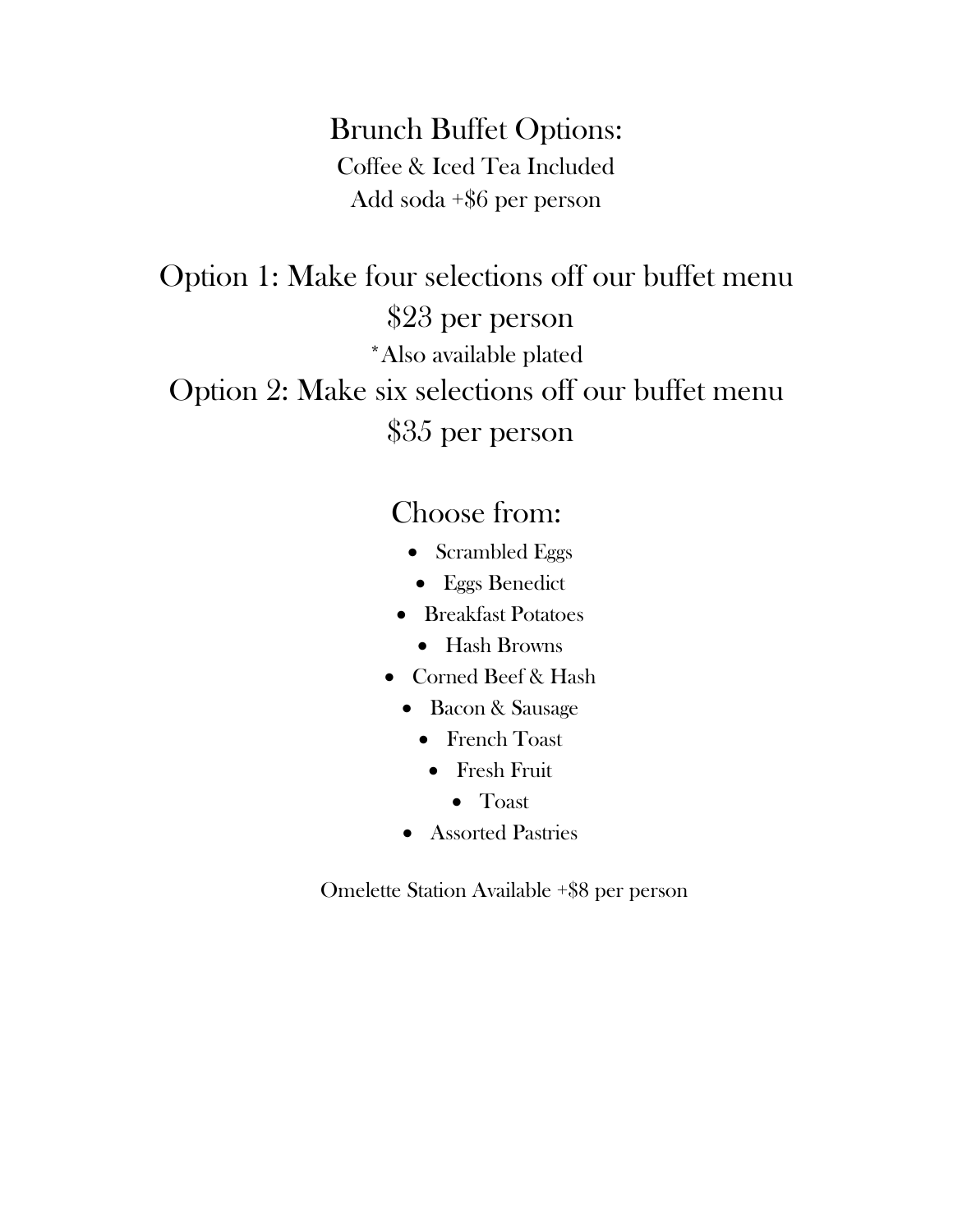Lunch Buffet Options: Coffee & Iced Tea Included Add soda +\$6 per person

Option 1: Make one selection from each section of our buffet menu \$18 per person \*Also available plated Option 2: Make two selections from each section of our buffet menu \$28 per person

#### Sandwiches:

- Tuna Salad
- Egg Salad
- Reuben
- Grilled Chicken Panini
	- Club
	- Cheeseburger
		- Hot Dog
	- Pulled Pork
		- Tilapia

### Sides:

- House-made Chips
	- French Fries
	- Potato Wedges
		- Tater Tots
		- Fresh Fruit
	- Cottage Cheese
		- Onion Rings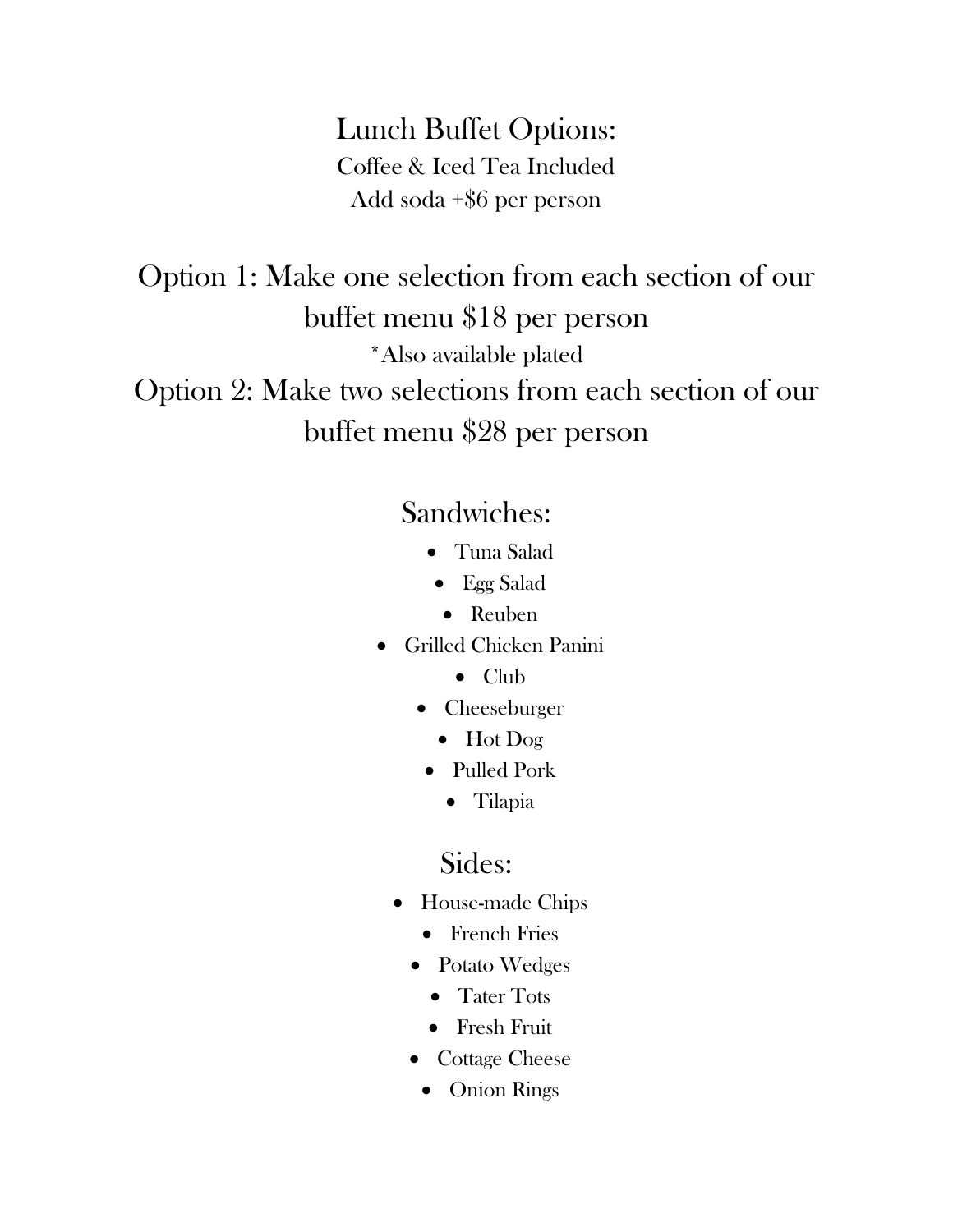### Salads:

- Garden
- Caesar
- Wedge
- Cobb
- Arugula
- Seasonal